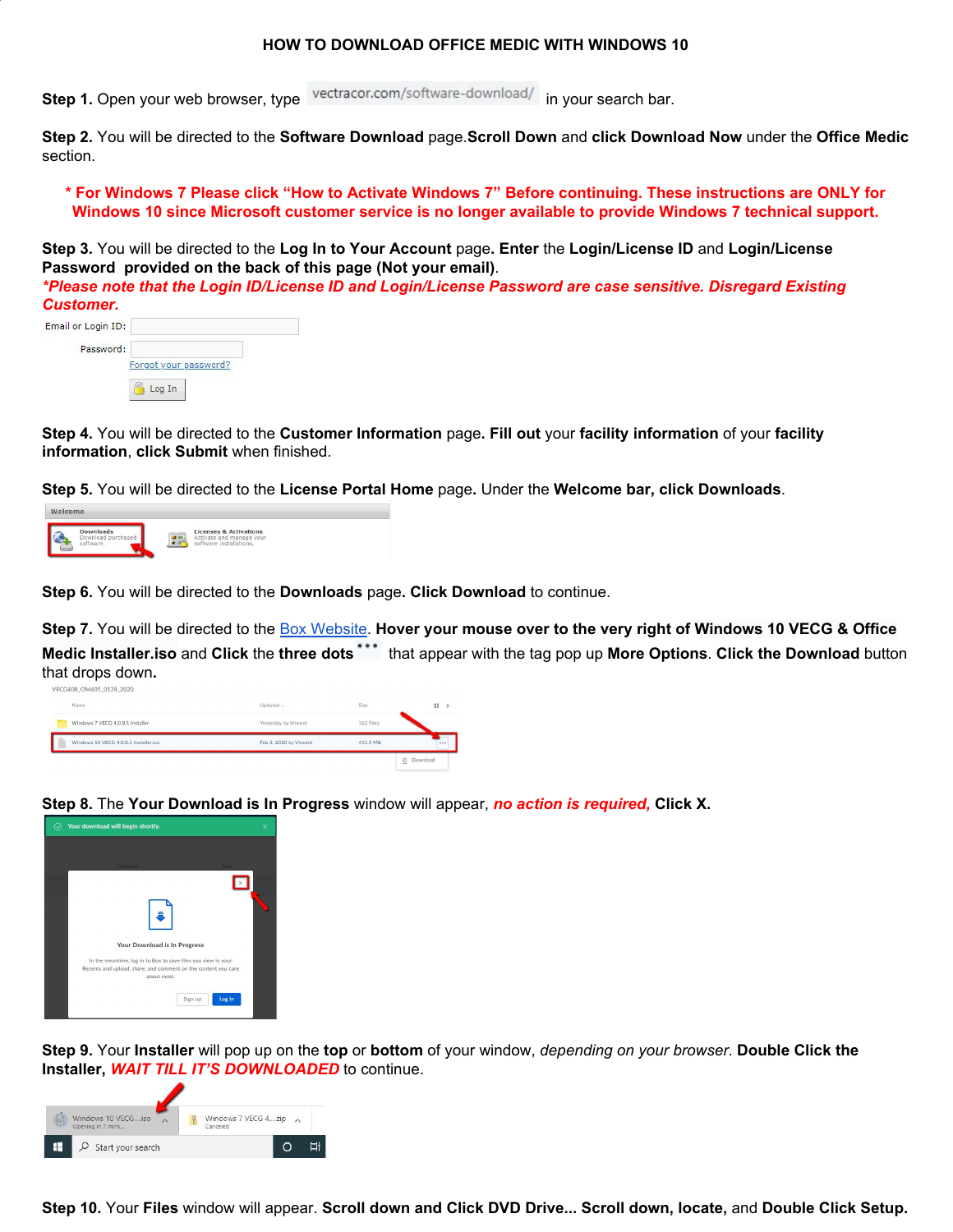#### *\*There will be several Setups, ensure that the one you select matches the Image.*



## **Step 10.** Your **Files** window will appear. **Locate** and **Click the Extract All Files** Tab.



# **Step 10a.** An **Extract Compressed (Zipped) Folders** Window will appear**, click Extract.**

| Extract Compressed (Zipped) Folders<br>3b                                                |
|------------------------------------------------------------------------------------------|
| <b>Select a Destination and Extract Files</b>                                            |
| Files will be extracted to this folder:                                                  |
| SWectracor\Downloads\WIndows 7 VECG 4.0.8.2 OM 6.0.5.1 Installer International<br>Browse |
| V Show extracted files when complete                                                     |
|                                                                                          |
|                                                                                          |
|                                                                                          |
|                                                                                          |
| Cancel<br>Extract                                                                        |

### **Step 10b.** Your **Files** window will appear. **Click Windows 7 VECG**



 $\mathfrak{S}_4$ 

**Step 10c.** Your **Files** window will appear. **Scroll down, locate,** and **Double Click Setup.**

| setup                                                                                                                                                                         |                                                                                                                                                                                                                |                                                                                                                                                        |                                                                                                                                                                  |                                                                                          |            |  | 1/29/2020 11:21 AM | Application |  |
|-------------------------------------------------------------------------------------------------------------------------------------------------------------------------------|----------------------------------------------------------------------------------------------------------------------------------------------------------------------------------------------------------------|--------------------------------------------------------------------------------------------------------------------------------------------------------|------------------------------------------------------------------------------------------------------------------------------------------------------------------|------------------------------------------------------------------------------------------|------------|--|--------------------|-------------|--|
|                                                                                                                                                                               | *There will be several Setups, ensure that the one you select matches the Image.                                                                                                                               |                                                                                                                                                        |                                                                                                                                                                  |                                                                                          |            |  |                    |             |  |
| <b>Bit Com</b><br>Caganize .                                                                                                                                                  | New folder<br>Statutt + But                                                                                                                                                                                    |                                                                                                                                                        |                                                                                                                                                                  |                                                                                          | $13 - 110$ |  |                    |             |  |
| <b>St Tayottes</b><br><b>ILI</b> Deditor<br><b>B. Deweloads</b><br>U Drasbew<br><b>El Recent Places</b><br><b>The Ulbraniers</b><br><b>Cheements</b><br>A Made<br>El Pictures | Name.<br>C ORSDANICACameRospearceats.dl<br>CONTROLLER<br><b>QuenClinstance.bot</b><br><b>ILT-ECGLines</b><br>J. IS COMPY<br><b>SCELLORUM</b><br><b>C. Setunbens</b><br>C. setup.com<br><b>NUMBER OF STREET</b> | Date modified<br>2/14/2020 2:47 P.J. Wave Sound<br>2/14/2020 2:47 P., Ways Sound<br>2/14/2020 2:47 P.L. Eliman Image<br>2/14/2020 2:47 P., Application | Type<br>2/14/2020 2:47 P., Application exte<br>2/14/2020 2:47 P., Andication rate<br>2/14/2020 2:47 P.L. Windows Ratch E.,<br>2/14/2020 2:47 P., Andication exte | Sire<br>6.921<br>319 KB<br>188<br>3 KB<br>1 <sub>1</sub><br>SRR KB<br>587.88<br>1,152 KB |            |  |                    |             |  |
| <b>H</b> Wales<br>ol Homegroup                                                                                                                                                | <b>Sylva</b> ing<br>Setup.blof DFSetup. 10.23.0.2529.FK<br><b>ENTIMERS</b><br>* SOLlaborgestor.com                                                                                                             | 2/14/2020 2:42 P.L. INX File<br>2/14/2020 2:47 P., Application<br>2/14/2020 2:47 P., Application                                                       | 2/14/2020 2:47 P., Application exte                                                                                                                              | 220 Kill<br>10,660 KB<br>264 KB<br>7.83                                                  |            |  |                    |             |  |
| <b>N</b> Computer<br><b>E. 11106401W9D (C)</b><br><b>G MINORNIARD OUTSONERS360</b><br>Sa VCORS Manatherhanood (Zd<br><b>VectorCor Fibre on Server</b>                         | Codebuilt<br>vectraplex.ini<br>Vectoplex 1.2 2.8 update script.sol<br>Vectoples 2.0 1.1 update scriptual<br>Vectories 3.1 4.0 undate scriptual                                                                 | 2/14/2020 2:47 P.J. SQL FBo<br>2/14/2020 2:47 P., SOL File<br>2/14/2020 2:47 P., SOL File                                                              | 2/14/2020 2:47 P., Andication exte<br>2/14/2020 2:47 P., Configuration set.,                                                                                     | 32.838<br>4.8%<br>15 KB<br>7.88<br>13 KB                                                 |            |  |                    |             |  |

**Step 11.** The **User Account Control** window will appear, **click Yes** when asked *"Do you want to allow this app from VectraCor to make changes to your device"*. *\*Image not shown*

**Step 12.** The **Choose setup language** window will appear**. Select your language of choice** and **Click Next.**

**Step 13.** The **Welcome to the InstallShield Wizard** window will appear. **Click Next.**

**Step 14.** The **Setup Type** window will appear, **select VetraplexECG and Office Medic** and **Click Next.**

**Step 15.** The **Choose Destination Location** window will appear,**Click Next.**

**Step 16.** The **Set Program Options** window will appear, **click Local Database** or **click Network Database** depending on your preferences, **Click Next.**

**Step 17.** The **Please Choose Defaults** window will appear, **click United States of America** or **International, Click Next.**

**Step 18.** The **Setup Status** window will appear, **Wait** for download, **Click Next.**